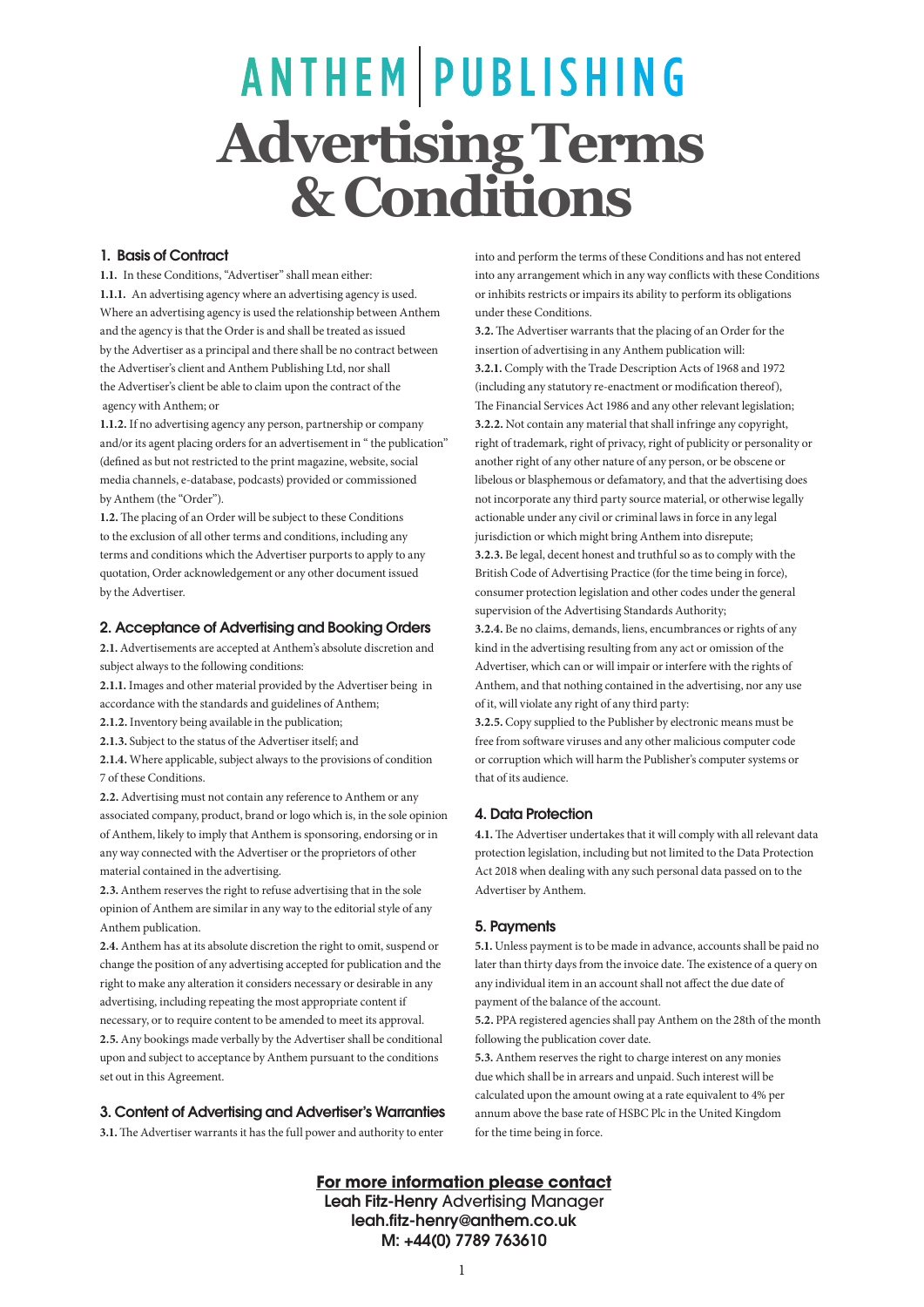# ANTHEM PUBLISHING **Advertising Terms & Conditions continued**

**5.4.** Payments that are made in advance must be received by Anthem two weeks before the deadline for the publication in question. **5.5.** Any queries or disputes relating to any invoice issued by Anthem must be raised by the Advertiser within 6 weeks of receipt otherwise the invoice will be deemed accepted.

**5.6.** All gross advertising rates are subject to a 0.1% Advertising Standards Board of Finance surcharge, payable by Advertisers. When Orders are placed by advertising agents the agency will be responsible for collecting and paying these surcharges. Where direct advertising is placed Anthem will collect the surcharge and transmit the same to the Advertising Standards Board of Finance. **5.7.** Advertisement rates are subject to increase at any time without notice to the Advertiser. Advertisers have the option to cancel without surcharge or continue at the revised rates. **5.8.** Where the Advertiser has undertaken to supply material for the advertising and such material has been accepted by Anthem, we reserve the right to charge the full rate agreed for the advertising if such material fails to arrive at the agreed time, place or in suitable condition for publication. Advertising content must be supplied without prompting by Anthem.

**5.9.** Anthem have the right to request a credit search on the Advertiser (this will be a search on the Advertiser's business whether the business be a company, sole trader or partnership) in order to determine whether to continue with the Advertiser's Order **5.10.** Charges will be made to the Advertiser where the printers are involved in extra production work owing to acts or defaults of the Advertiser.

## 6. Liability and Indemnity

or otherwise.

**6.1.** Anthem will not be liable for any loss or damage direct or consequential, occasioned by error in the insertion of or omission to insert any advertising, or for late or early publication of advertising, and/or failure to perform any other obligation whether occasioned by negligence, or otherwise save in cases occasioned by the direct negligent act of Anthem in which case compensation may be negotiated up to a maximum of the cost of the advertising booking. **6.2.** The Advertiser shall indemnify Anthem against any claim, cost, loss, damage, and/or expense that Anthem may incur as a direct or indirect consequence of Anthem publishing the advertising in accordance with the instructions supplied by the Advertiser. In any case where a claim is made against Anthem and where an Advertiser may ultimately be liable under the terms hereof, notice in writing shall be given to the Advertiser in order that consultation shall take place before any expense is incurred or the claim settled, defended or otherwise disposed of to the Advertiser's detriment. Anthem will not be liable for any damage or loss of any material supplied for the purposes of advertising caused by negligence

**6.3.** Anthem will not be liable for any loss or damage direct or consequential, occasioned by error in the positioning of or omission to publish any Advertising or for late publication of any Advertising or failure to perform any other obligation whether occasioned by negligence or otherwise.

**6.4.** Anthem will not accept any responsibility for loss of circulation or ineffectiveness of any advertising owing to circumstances beyond its direct control.

**6.5.** Any matter of complaint arising out of the publication of any advertising must be raised in writing with Anthem.

## 7. Ad-setting service

**7.1.** Where the Publisher offers to the Advertiser at the Publisher's absolute discretion an advertising content creation service and the Advertiser elects to use such service, it may be used only in conjunction with the specified Booking Confirmation and the resulting advertising may be published only in the Publisher's magazine titles. **7.2.** The Advertiser must supply advertising content in accordance with the Publisher's specifications and Copy Deadline. **7.3.** The Advertiser hereby warrants and undertakes that it is the rights holder or official licensee of all logos, images, marks and text used in the Advertising. Should the Advertiser wish the Publisher to use any content style (including but not restricted to fonts, effects, or graphics) for which the Publisher does not already hold a valid licence, the Advertiser shall be responsible for providing said style and proof of licensed rights to use the same for the purpose of creating its advertising.

**7.4.** The Advertiser must supply clear instructions as to how content should be used and presented in the specific advertising channel(s) booked.

**7.5.** Where the Advertiser wishes to use the content creation service to update previously-run or archived Advertising, it is the Advertiser's responsibility to contact the Publisher before the Deadline to request such changes and the Publisher will accept the request at its discretion, taking into account the work required, technical restrictions, the Publisher's existing commitments and the time remaining before deadline.

**7.6.** The content creation service is limited to two sets of author amendments and amendments beyond this entitlement shall be subject to a Publisher's fee.

**7.7.** The Publisher will provide a proof of Advertising created using this service to Advertisers for approval, and if the Advertiser does not respond by the date specified in the proofing correspondence, approval will be deemed given.

# 8. Cancellation

**8.1.** All cancellations of Orders must be in writing in accordance with condition 10.5 below. Anthem will not be bound by notice of stop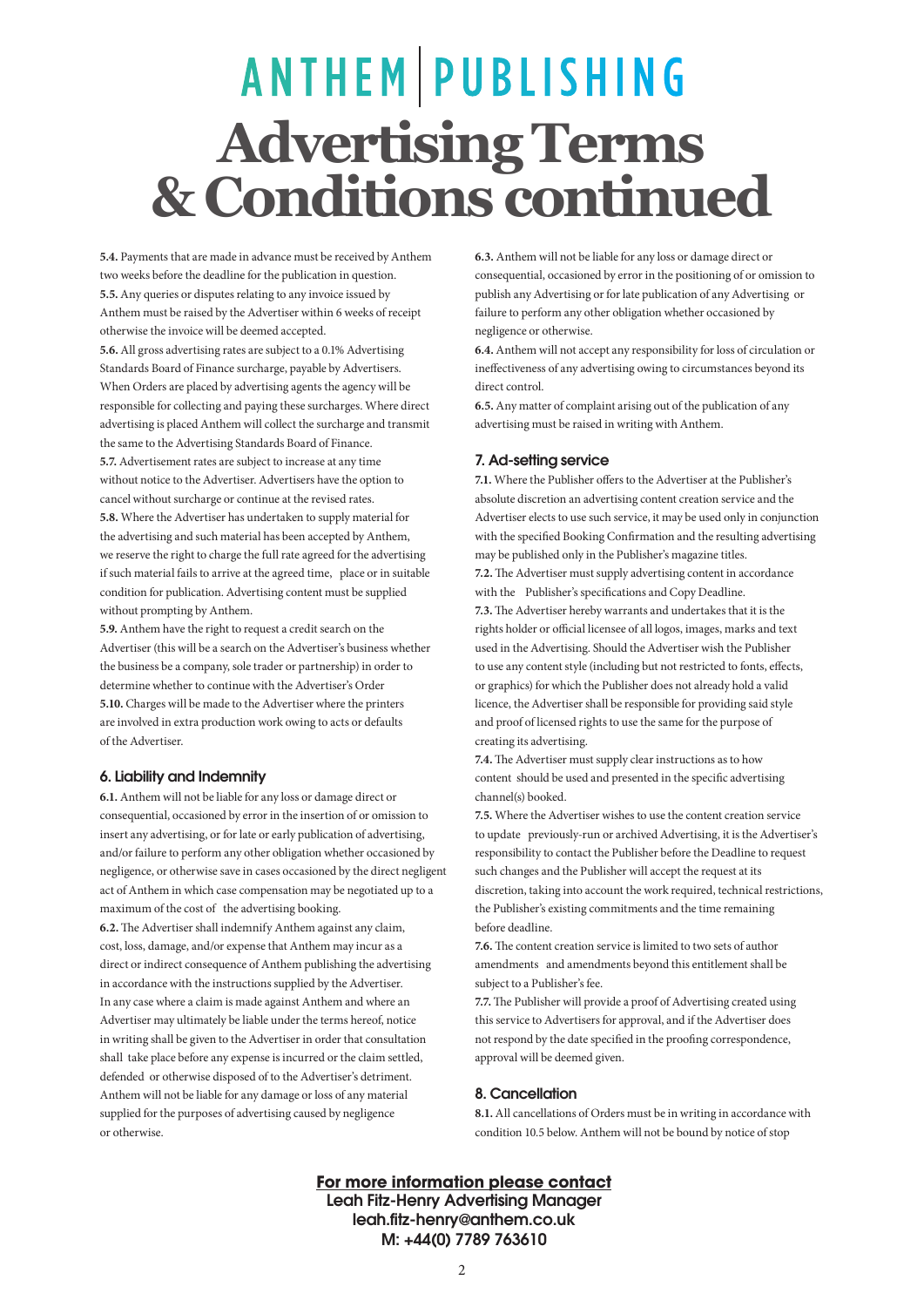# **ANTHEM PUBLISHING Advertising Terms & Conditions continued**

orders, cancellations or transfers of advertisements received less than twelve weeks for monthly publications before the date of insertion. **8.2.** If an Advertiser cancels the balance of a contract (except in the circumstances set out in condition 4.7) they relinquish any right to any series discount to which they were previously entitled and those advertisements received less than eight weeks before the date of insertion.

## 9. Termination

**9.1.** Anthem shall have the right to terminate these Conditions upon the giving of written notice to the Advertiser in the event of any of the following events:

**19.1.1** If the Advertiser commits any material breach of its obligations under these Conditions which, in the case of a breach capable of remedy, is not remedied within 10 days of service of a notice specifying the breach and requiring it to be remedied;

**9.1.2.** If the Advertiser holds any meeting with or proposes to enter into or has proposed to it any arrangement or composition with its creditors (including any voluntary arrangements as described in the Insolvency Act 1986); has a receiver, administrator, or others take possession of or appointed over or has any distress, execution or other process levied or enforced (and not discharged within 7 days) upon the whole or substantially all of its assets; ceases or threatens to cease to the meaning of Section 123 of the Insolvency  $Act 1986$ 

**9.1.3.** If the Advertiser undergoes a change of Control (and for the purposes of this condition 8, 'Control' has the meaning specified in Section 416 of the Income and Corporation Taxes Act 1988). **9.2.** Termination of these Conditions for whatever cause shall not cancel any indebtedness of the Advertiser to Anthem under these Conditions and shall be without prejudice to any rights of Anthem accrued before termination.

## 10. General

**10.1.** These Conditions set out the entire agreement and understanding between the Advertiser and Anthem in connection with the sale of advertisements to Anthem and shall supersede and replace all documentation previously issued by the Advertiser purporting to set its terms and conditions of the sale of the advertisements. **10.2.** If at any time one or more of the conditions of the Conditions is held to be or becomes void or otherwise unenforceable for any reason under applicable law, the same shall be deemed omitted from the Conditions and the validity and /or enforceability of the remaining provisions of the Conditions shall not be affected or impaired as a result of that omission.

**10.3.** Neither party is appointed nor authorised to act as the legal agent of the other and, save as expressly set out in these Conditions neither shall make any commitments or representations on behalf

of the other. Neither party is the partner of the other and no partnership is created by these Conditions

**10.4.** Anthem shall be entitled to assign or license the whole or any part of its rights under these conditions to any of its group companies (including but not limited to any holding or subsidiary company as defined by section 1159 of the Companies Act 2006). In such event, all representations, warranties and undertakings shall inure for the benefit of the assignee or licensee with effect from such assignment or licence and Anthem shall have no further liability to the Advertiser. **10.5.** Any notice given under these Conditions must be in writing and sent by registered post or sent by facsimile transmission to The Credit Manager – see address below with a copy sent to the Advertising Director – Anthem Publishing Limited, Suite 6, Piccadilly House, London Road, Bath. BA1 6PL. Notices shall be deemed received at the expiration of 3 business days if delivered by registered post or at 10 hours am local time of the recipient on the next business day following dispatch is sent by facsimile. To prove service of any notice it shall be sufficient to show in the case of a notice served by post that the same was duly addressed prepaid and posted in the manner set out above. In the case of a notice given by facsimile transmission, it shall be sufficient to show that it was dispatched in a legible and complete form to the correct telephone number without any error message provided that a confirmation copy of the transmission is sent to the recipient by post in the manner set out above. Failure to send a confirmation copy will invalidate the service of any facsimile transmission.

**10.6.** Advertisers must inform Anthem within 5 working days of any change in address of their place of business and / or a change of address in their advertising clients. Notice of such changes to be sent to: The Credit Manager, Anthem Publishing Limited, Suite 6, Piccadilly House, London Road, Bath. BA1 6PL or telephone (0)1225 489984.

**10.7.** The Advertiser may not set off ny claims against any monies payable to Anthem under these Conditions unless agreed beforehand in writing with Anthem.

**10.8.** Any variation to these Conditions must be in writing and agreed by the parties.

**10.9.** No failure or delay by any party in exercising its rights under these Conditions will operate as a waiver of that right nor will any single or particular exercise by either party of any right procedure any further exercise of any other right.

**10.10.** These Conditions and any dispute or claim arising out of or in connection with it shall be governed by and be construed in all respects in accordance with English law. All disputes or claims arising out of or correlating to these Conditions shall be subject to the exclusive jurisdiction of the English courts to which the parties irrevocably submit.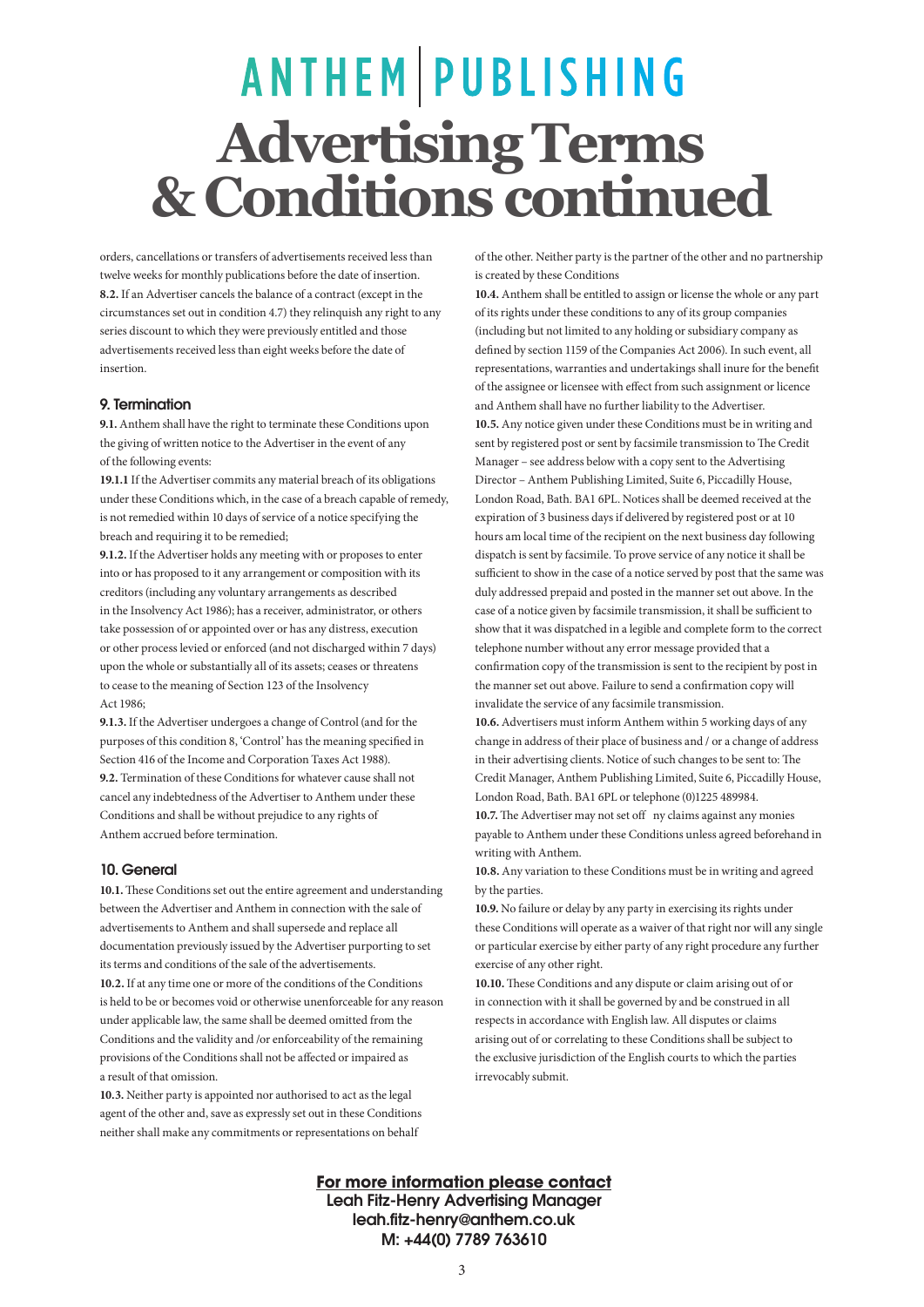# **ANTHEM PUBLISHING Digital Advertising Terms & Conditions**

#### 1. Definitions

In these Conditions, the following words and expressions shall have the meaning set out below:

**Additional Fee** means a sum of money payable by the Advertiser to Anthem in respect of the number of Ad Impressions in any month of the agreement in excess of the Ad Impressions booked and up to the Ad Impressions booked, and calculated in accordance with the basis of the Fee;

**Ad Impression** means any instance when a page is viewed by a User where that page includes an Advertising Banner (MPU);

**Advertiser** shall mean either an advertising agency where an advertising agency is used and if no advertising agency is used, any person, partnership or company and/or its agent placing orders for an insertion of an advertisement on any Site;

**Advertising Banner (MPU)** means a branded banner occupying a file of up to 2Mb and not more than 300 x 250 pixels, or leaderboard format up to 2Mb and  $728 \times 90$  or promo box button up to 1Mb and  $150 \times 150$ , or rich media or any other form of advertising creative on various pages of the Site which may include a hyper-text link to the Advertiser site; Agreement means these Conditions and the booking form agreed between the parties;

**Campaign End Date** means the final day of the Campaign Period; **Campaign Period** means the period agreed between the parties as the time during which the advertising detailed in the Booking Form shall be effected;

**Campaign Start Date** means the first day of the Campaign Period; **Fee** means the sum payable to Anthem in consideration for the advertising activity as agreed between Anthem and the Advertiser and specified on the Booking Form;

Site means the web site specified in the Order as the site on which the Advertising Banner is booked to appear;

**Page Traffic Statistics** means the number of Ad Impressions, and the click-through rate in respect of the Advertising Banners occurring during the previous calendar month; and **User** means any person who accesses the Site.

#### 2. Basis of Agreement

**2.1.** Where the Advertiser is an advertising agency, the relationship between Anthem and such agency is that the order is issued and shall be treated as issued by the Advertiser as a principal and there shall be no contract between the Advertiser's Advertiser and Anthem, nor shall the Advertiser's Advertiser be able to claim upon the contract of the agency with Anthem.

#### 3. Rights and Obligations of Anthem

**3.1.** Advertisements are accepted at Anthem's absolute discretion and subject always to the following conditions:

**3.1.1.** Material provided by the Advertiser being in accordance with the standards and guidelines of Anthem;

**3.1.2.** Subject to the status of the Advertiser itself; and

**3.1.3.** Where applicable, subject always to the provisions of condition 7 of these Conditions.

**3.2.** Subject always to clause 3.1 and receipt by Anthem of a signed copy of the Booking Form, Anthem will publish the Advertising Banner on the Site each day during the Campaign Period or until the Ad Impressions booked have accrued in respect of the Advertising Banner. **3.3.** Anthem will submit all Page Traffic Statistics to the Advertiser within thirty days of the end of each month during the Campaign Period.

#### 4. Rights and Obligations of the Advertiser

**4.1.** The Advertiser agrees to supply either:

**4.1.1.** A file containing the Advertising Banner or; **4.1.2.** All the information, trade marks, logos and other materials necessary to enable Anthem to create the Advertising Banner (the information) to Anthem in an agreed format and medium (the Format) on or before the Copy Delivery Date.

**4.2.** The Advertiser hereby grants to Anthem the right to link to the Advertiser site via the Advertising Banner during the Campaign Period. **4.3.** The Advertiser will inform Anthem at least ten working days in advance of any planned changes to the Advertiser site that might affect the performance of any part of Anthem's obligations under this Agreement.

**4.3.1.** Copy supplied to the Publisher by electronic means must be free from software viruses and any other malicious computer code or corruption which will harm the Publisher's computer systems.

## 5. Acceptance of Advertising Banner

**5.1.** The Advertising Banner will be published on the Site in consideration of payment of the Fee.

**5.2.** Anthem may at its absolute discretion omit, suspend or change the position of any Advertising Banner accepted. Such changes will be notified to and discussed with the Advertiser in good faith.

## 6. Charges

**6.1.** The Advertiser shall pay the Fee on the dates set out in the booking form.

**6.2.** Anthem shall invoice the Advertiser for any Additional Fee in respect of the previous calendar month, which invoice shall be payable on the 15th day of the month which follows the month of the invoice. **6.3.** If the number of Ad Impressions in any month appears likely to exceed the Ad Impressions Booked, Anthem will notify the Advertiser and the parties shall agree in good faith either to reduce the average number of pages of the Site which will include an Advertising Banner for the remainder of the month so that the number of Ad Impressions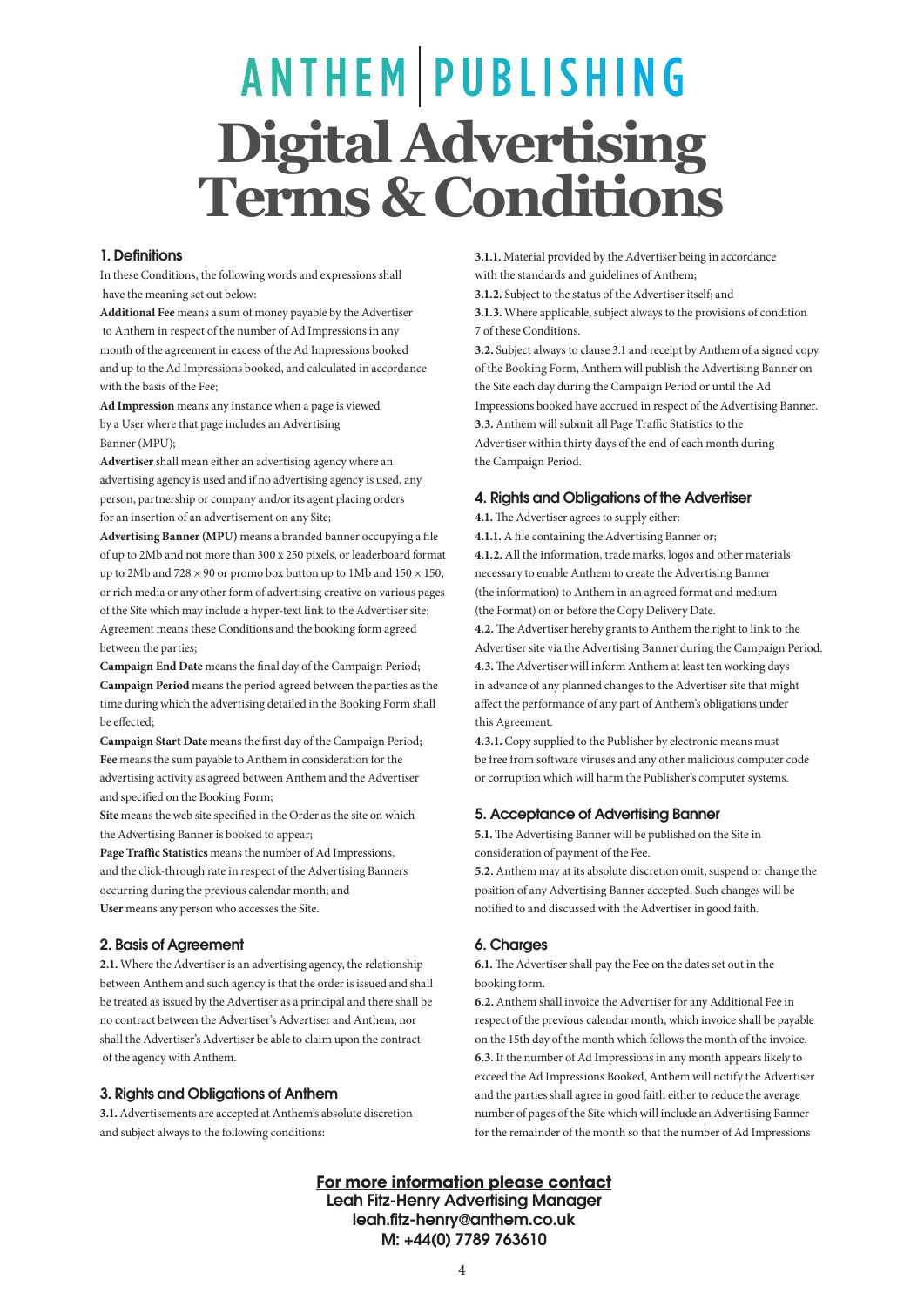# **ANTHEM PUBLISHING Digital Advertising Terms & Conditions Continued**

does not exceed the Ad Impressions booked or instead to permit the Ad Impressions booked to be exceeded with a pro rata increase inthe Fee payable by the Advertiser in respect of that month. **6.4.** If the number of Ad Impressions in any month is less than the Ad Impressions booked, the deficit will be carried over to the next month and aggregated to the target number of Ad Impressions for that month.

**6.5.** If at the end of the Campaign Period there is an aggregate deficit in the number of Ad Impressions compared with the Ad Impressions booked over the entire Campaign Period, Anthem and the Advertiser will agree a mutually acceptable settlement and, if no other agreement is reached, Anthem will reimburse a portion of the Fee to the Advertiser in respect of the deficit pro-rated to the Basis of Fee.

**6.6.** If there is disagreement between the parties regarding the numberof Ad Impressions served and the discrepancy is +/- 10%, Anthem's figures will be used. Otherwise any discrepancy will be dealt with on a case by case basis.

**6.7.** If the Fee due from the Advertiser to Anthem is not paid in accordance with the payment terms, then without prejudice to any other rights and remedies of Anthem, the Advertiser shall pay to Anthem interest on the amount outstanding from the date due until payment is made at the rate of four per cent (4%) per annum above the base rate as stated by Barclays Bank Plc in the United Kingdom compounded at monthly intervals.

**6.8.** The Advertiser shall pay VAT on the Fee as appropriate.

#### 7. Use of Trade Marks

Anthem will be entitled to use the Advertiser's name and Trade Marks in connection with the Advertising Banner. Anthem shall have no further liability to the Advertiser.

#### 8. Warranties

**8.1.** Anthem warrants to the Advertiser that:

**8.1.1.** it has the full power and authority to enter into and perform this Agreement and have not entered into any arrangement which in any way conflicts with this Agreement or inhibits, restricts or impairs its ability to perform its obligations under this Agreement and;

**8.1.2.** It will use reasonable skill and care in designing and installing the Advertising Banner.

**8.2.** The Advertiser warrants and undertakes to Anthem that: **8.2.1.** It has the full power and authority to enter into and perform this Agreement and has not entered into any arrangement which in any way conflicts with this Agreement or inhibits, restricts or impairs its abilityto perform its obligations under this Agreement;

**8.2.2.** Nothing contained in the information or the Advertising Banner shall infringe any right of copyright, right of trade mark, right of

privacy, right of publicity or personality or any other right of any other nature of any person, or be obscene or libelous or blasphemous or defamatory, and that the information does not incorporate any third party source material;

**8.2.3.** There are and shall be no claims, demands, liens, encumbrances or rights of any kind in any of the information resulting from any act or omission of the Advertiser, which can or will impair or interfere with the rights of Anthem, and that nothing contained in the information, nor any use of it, will violate any right of any third party and; **8.2.4.** It owns all necessary rights in, or has all necessary licences in respect of the trade marks.

**8.2.5.** Unless otherwise agreed by Anthem in writing, the Advertising Banner shall not include any cookies, tracking technologies or other technologies used to track or monitor Users.

**8.3.** The placing of an order for the insertion of an Advertising Banner on the Site shall constitute an undertaking by the Advertiser to Anthem that any site linked into via the Advertising Banner and the Advertising Banner:

**8.3.1.** Complies with all relevant consumer protection legislation and advertising codes;

**8.3.2.** Does not contain material that is obscene, blasphemous, defamatory, infringing of any rights of any third party or otherwise legally actionable under any civil or criminal laws in force in any legal jurisdiction from which the Advertising Banner will be accessible or which might bring Anthem into disrepute and;

#### 9. Indemnities

**9.1.** The Advertiser hereby agrees to indemnify Anthem and keep it indemnified at all times against all claims, proceedings, demands, damages, liabilities and costs arising in connection with or further to the subject of this agreement, including legal costs arising out of any use of an Advertising Banner by a User, further including without limitation in respect of any transaction between the Advertiser and a User.

**9.2.** Anthem will not be liable for any loss or damage, direct or consequential, occasioned by error in the positioning of or omission to publish any Advertising Banner or for late publication of an Advertising Banner or failure to perform any other obligation whether occasioned by negligence or otherwise save in cases occasioned by the direct negligence of Immediate, in which case compensation may not exceed the cost of the Fee in relation to the relevant Advertising Banner.

#### 10. Intellectual Property Rights

**10.1.** Anthem is the owner or licensee of all intellectual property rights in the Site and the design of the Advertising Banner (if designed by Anthem), with the exception of any third party trade marks appearing on the Advertising Banner.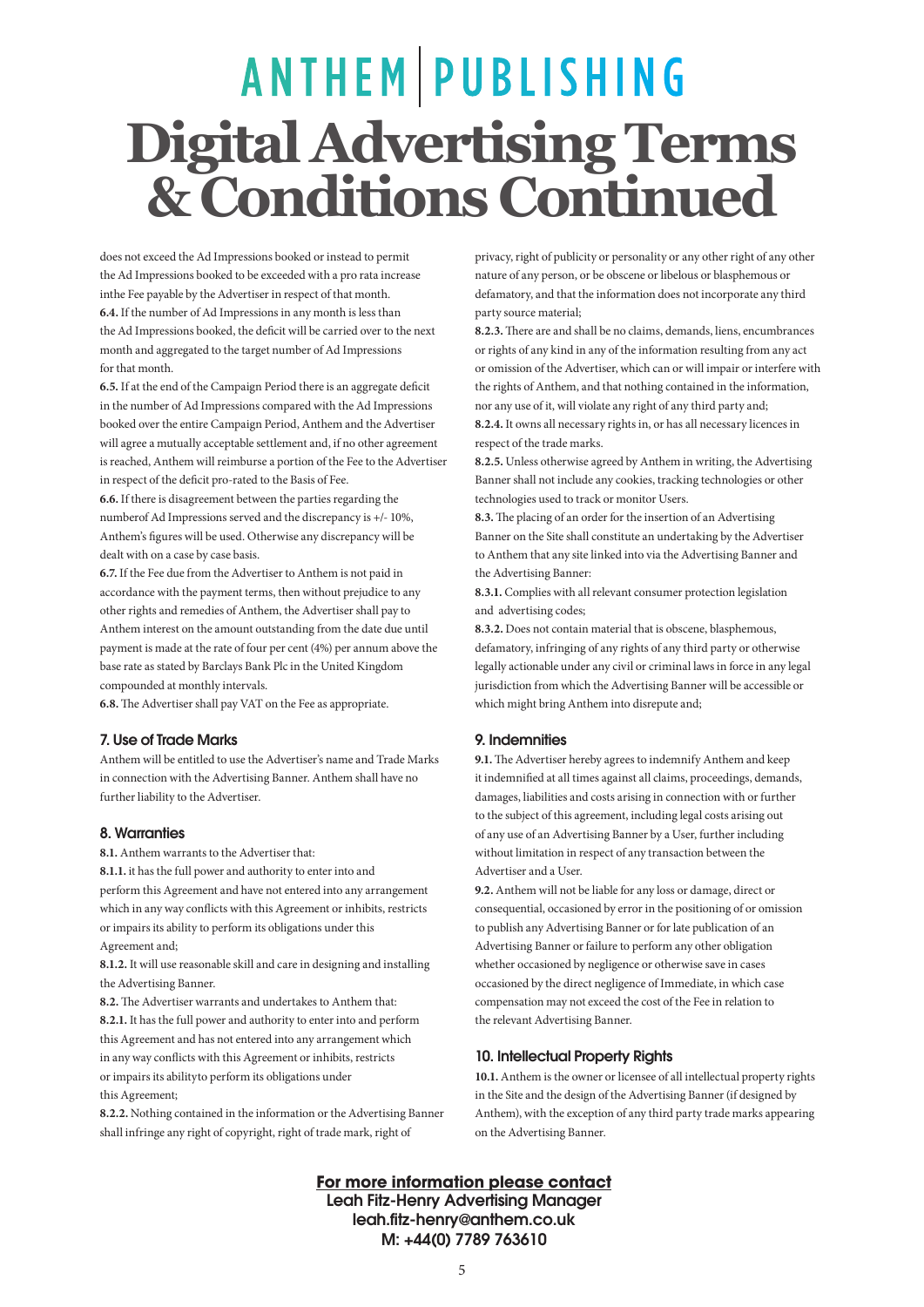# **ANTHEM PUBLISHING Digital Advertising Terms & Conditions Continued**

**10.2.** The Advertiser is the owner of all intellectual property rights in the Advertiser site and the Advertiser logos and Advertiser-owned trade marks that may feature within the Advertising Banner. **10.3.** If any third party claims that the design of the Advertising Banner infringes the intellectual property rights of that third party, Anthem will consult with the Advertiser and may modify the Advertising Banner or delete or replace any part of the material, or information contained in the Advertising Banner, provided that any modification, deletion or replacement does not materially affect a User's ability to access the Advertiser site via the Advertising Banner.

## 11. Confidentiality and Data

**11.1.** Each party agrees to keep confidential (both during and after the Campaign Period) the terms of this Agreement, the Page Traffic Statistics and all other information concerning the business or affairs of the other. This obligation will not apply in the case of any disclosure required by law, trivial information or information which is already publicly available or in the possession of a party at the time of disclosure by the other (other than as a result of a breach of any confidentiality obligation).

**11.2.** Each party will comply with all English data

protection legislation.

**11.3.** Each party will implement and maintain appropriate security procedures to prevent loss or corruption of, damage or unauthorised access to any data and materials.

## 12. Cancellation

**12.1.** Both parties shall have the right to cancel this Agreement without liability to the other party (except that the Advertiser shall reimburse to Anthem any costs incurred up to the date of cancellation in production of the Advertising Banner, on a reasonable time spent basis) provided that notice to cancel in writing is received by the Anthem Account Manager or the Buyer, in writing, giving at least 28 days notice.

## 13. Termination

**13.1.** Both parties shall have the right to terminate this Agreement upon the giving of written notice in the event of any of the following events: **13.1.1.** If the other commits any material breach of its obligations under this Agreement which, in the case of a breach capable of remedy, is not remedied within 10 days of service of a notice specifying the breach and requiring it to be remedied;

**13.1.2.** If the other holds any meeting, or proposes to enter into a meeting, or has proposed any arrangement or composition, with its creditors (including any voluntary arrangement as described in the Insolvency Act 1986); has a receiver, administrator, or others take possession of or appointed over, or has any distress, execution or other process levied or enforced (and not discharged within 7 days) upon the whole or substantially all of its assets; ceases or threatens

to cease to carry on business or becomes unable to pay its debts within the meaning of Section 123 of the Insolvency Act 1986 or;

**13.1.3.** Pursuant to Clause 16.

**13.2.** Forthwith on termination of this Agreement:

**13.2.1.** Anthem will remove the Advertising Banner from the Site and; **13.2.2.** The Advertiser will account to Anthem for the Fee due up to and including the last day of the Campaign Period or date of termination, as applicable.

**13.2.3.** Termination of this Agreement shall be without prejudice to any rights of a party accrued before termination.

## 14. Disputes

**14.1.** Both parties shall use their best efforts to negotiate in good faith and settle amicably any dispute that may arise out of or relate to this Agreement or a breach thereof. If any such dispute cannot be settled amicably through ordinary negotiations by appropriate representatives of the parties the dispute shall be referred to the signatories of this Agreement or their successors who shall attempt to resolve the dispute. **14.2.** If any an attempt at resolution further to 13.4 fails to result in a settlement, the matter at the election of either party may be submitted for resolution to a court of competent jurisdiction, which shall be the courts of England and Wales.

#### 15. Notices

Any notice given under this Agreement will be in writing and may be delivered to the other party or sent by pre-paid post or facsimile transmission to the address or transmission number of that party specified in the Schedule or such other address or number as may be notified under this Agreement by that party from time to time for this purpose.

## 16. Force Majeure

A party will not be liable for any failure/delay in performing its obligations under this Agreement to the extent that this failure is the result of any cause or circumstance beyond the reasonable control of that party and that failure could not have been prevented or overcome by that party acting reasonably and prudently. If by reason of force majeure a party is unable to perform all or any part of its obligations under this Agreement for a continuous period of 20 working days, the other party may terminate this Agreement immediately by written notice.

## 17. Assignment

**17.1.** This Agreement is personal to and for the sole benefit of the Advertiser, and the Advertiser shall not assign, transfer, sub-license, sub-distribute, mortgage, charge or in any other way dispose of any ofits rights, interests or obligations under this Agreement to any person or organisation.